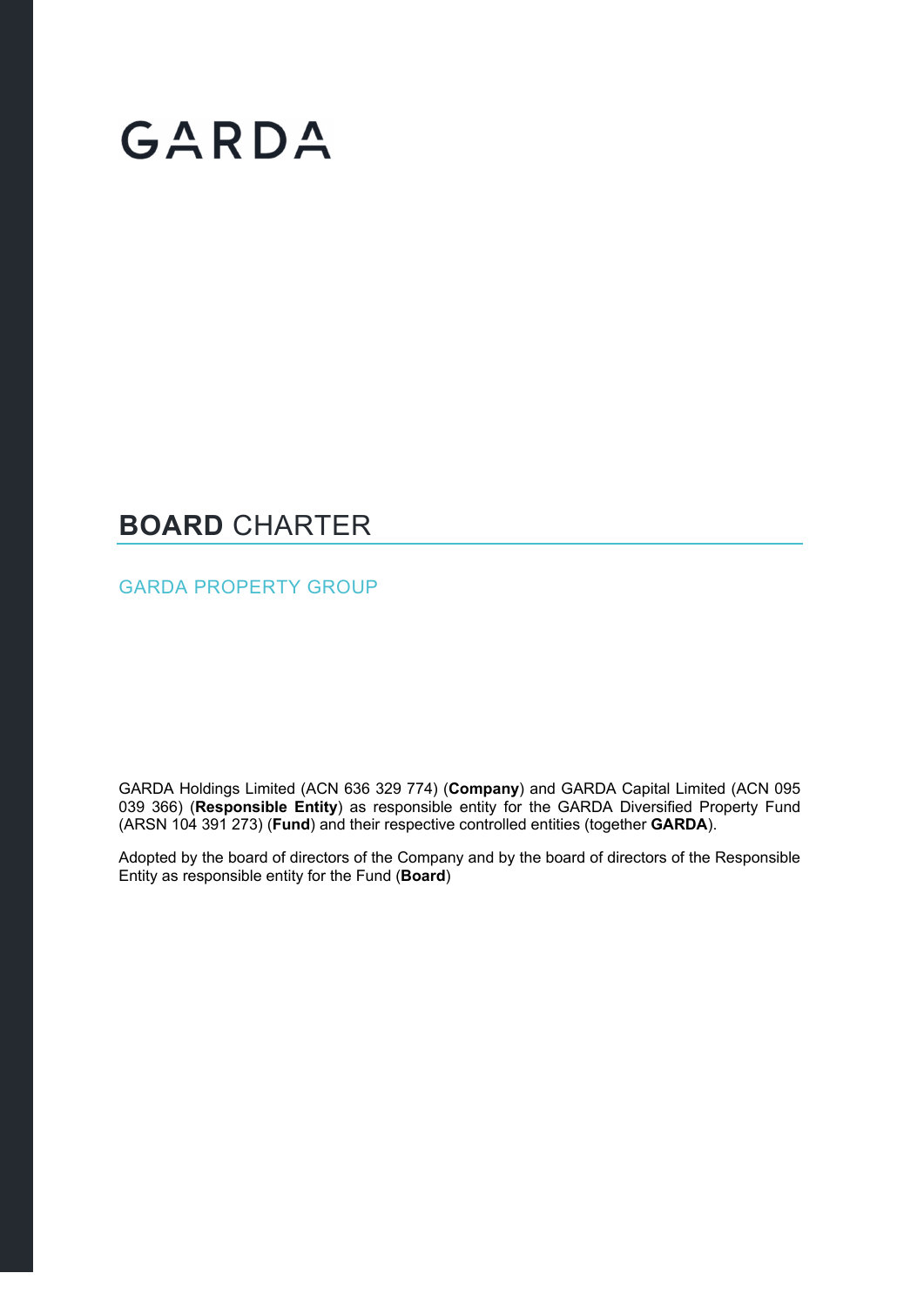## GARDA

### TABLE OF CONTENTS

| 4. ROLE AND RESPONSIBILITIES OF CHAIRPERSON AND COMPANY SECRETARY  4 |  |
|----------------------------------------------------------------------|--|
|                                                                      |  |
|                                                                      |  |
|                                                                      |  |
|                                                                      |  |
|                                                                      |  |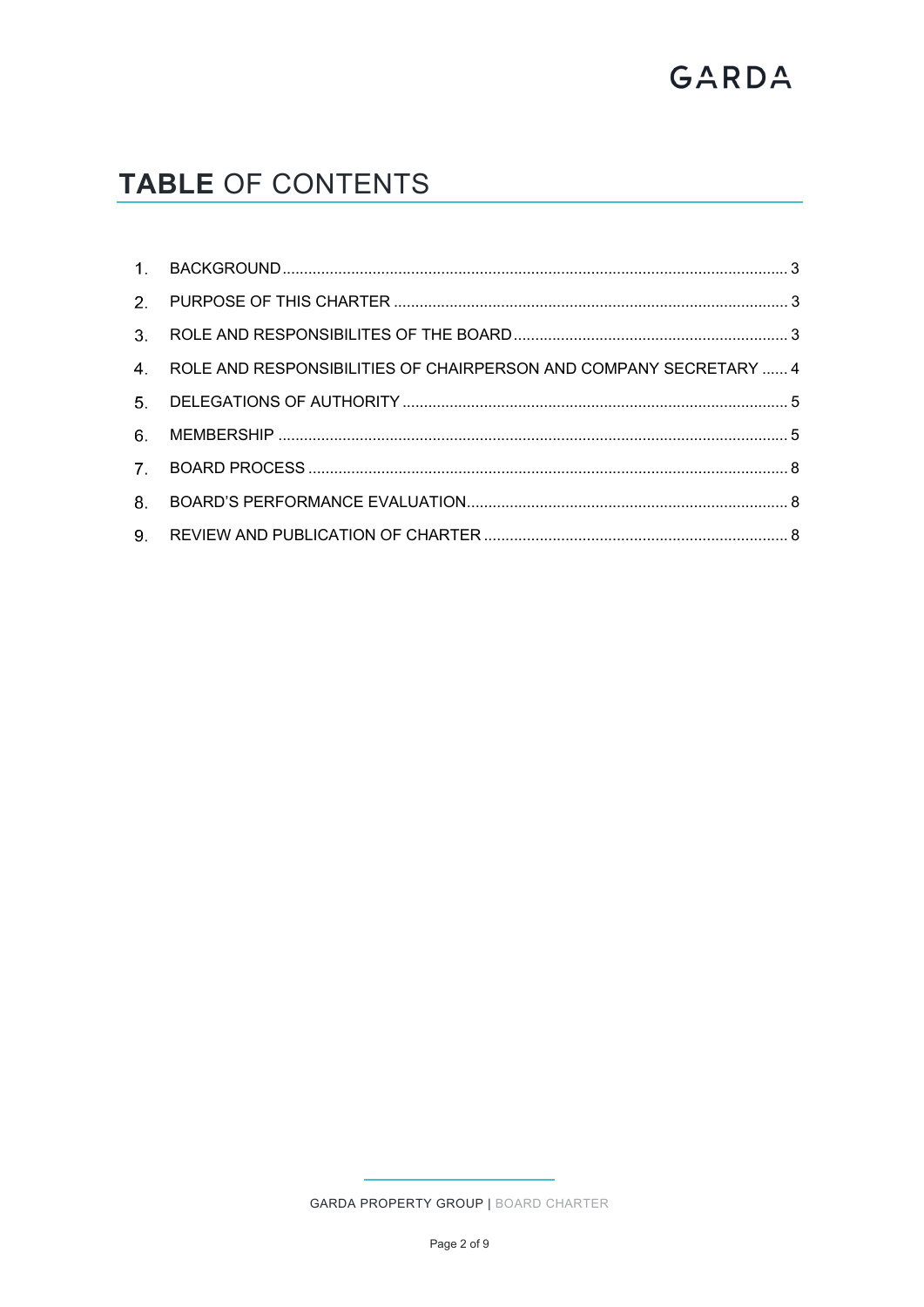#### 1. BACKGROUND

This charter applies to GARDA. Members of GARDA may, from time to time, act as the responsible entity of one or more funds.

GARDA Property Group is a stapled group comprising the Company and the Fund (and their respective controlled entities). The Responsible Entity is a wholly-owned subsidiary of the Company and responsible entity for the Fund.

Shares in the Company and units in the Fund are stapled together to form a single class of stapled securities (**Securities**). The Securities are listed on the Australian Securities Exchange (**ASX**).

#### PURPOSE OF THIS CHARTER

The Board is ultimately responsible for the good governance of GARDA.

The purpose of this Charter is to specify how GARDA is governed so as to promote confidence in GARDA and to seek to protect the interests of each of their Securityholders.

This Charter sets out the roles and responsibilities of the Board and management, which responsibilities are delegated to committees of the Board or to management, as well as guidance relating to the membership and the operation of the Board.

This Charter is supported by GARDA's Code of Conduct, the Charters for the Audit and Risk Committee and Nomination and Remuneration Committee and other applicable policies of GARDA.

#### ROLE AND RESPONSIBILITIES OF THE BOARD

#### 3.1 ROLE

The role of the Board is to collectively provide leadership, strategic guidance and oversight of management for GARDA. The Board derives its authority to act from the constitutions of the Company and each member of GARDA. The Board must pursue the objective that the activities of GARDA comply with their respective constitutions and with legal and regulatory requirements.

#### 3.2 RESPONSIBILITIES

The Board is responsible for:

- a) demonstrating leadership;
- b) defining the purpose of GARDA, and setting its strategic objectives;
- c) approving the statement of values and code of conduct;
- d) overseeing management in its implementation of the strategic objectives of GARDA, and instilling the values and the performance of GARDA generally;
- e) providing input into and final approval of management's development of corporate strategy and performance objectives;
- f) overseeing GARDA, including its risk management framework (for both financial and nonfinancial risks), control and accountability systems;
- g) monitoring GARDA's risk management framework, including reporting from management, setting the risk appetite within which the Board expects management to operate, and appropriately challenging management;
- h) appointing the Chairperson and any deputy Chairperson and any independent director;
- i) appointing, and replacing, the Managing Director (in an executive capacity) (**MD**) and other senior executives as determined by the Board from time to time;
- j) through the Chairperson, overseeing the role of the Company Secretary;
- k) approving the appointment, and the replacement of, the Company Secretary;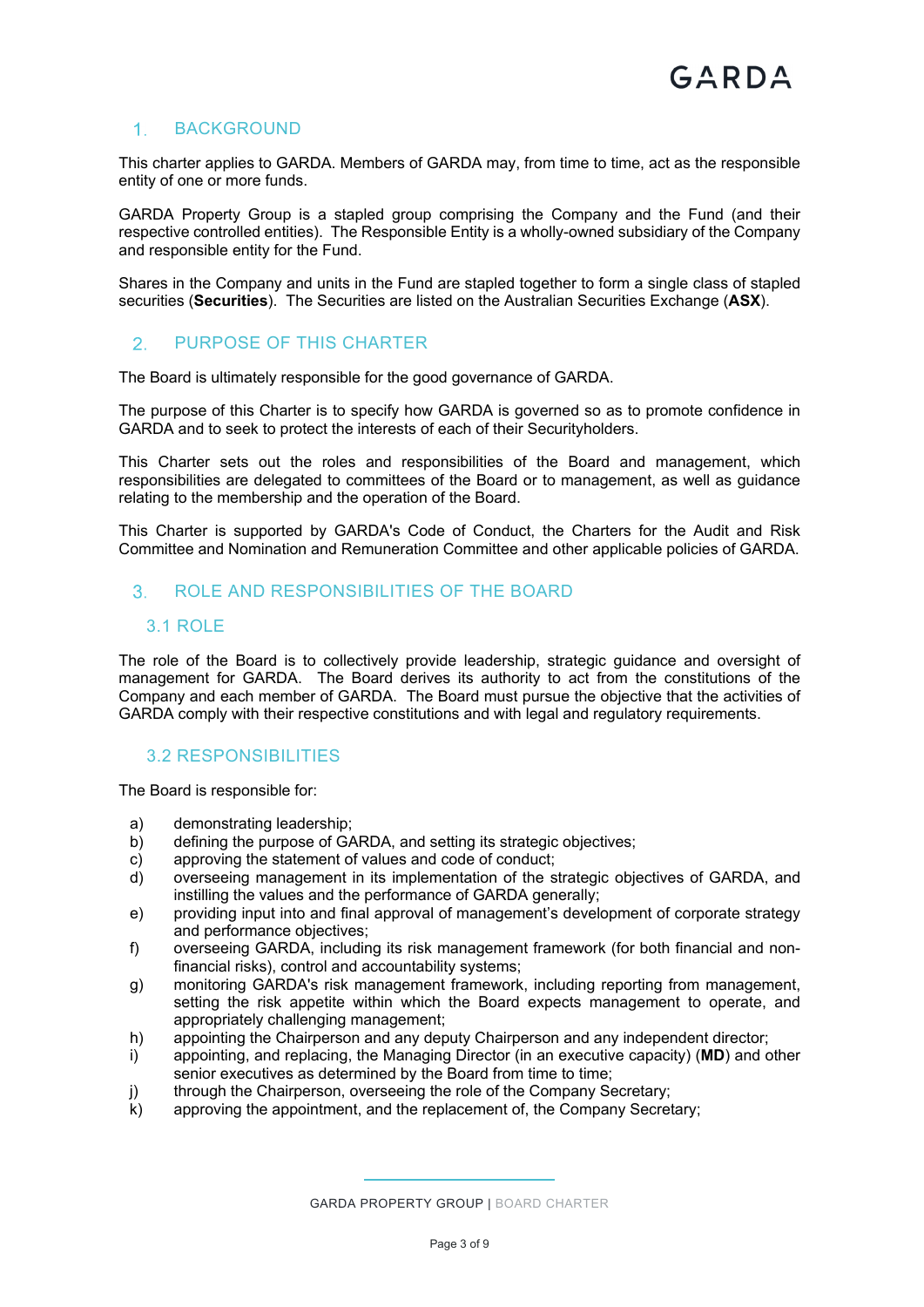- l) ensuring compliance with the *Corporations Act 2001* (Cth) (**Corporations Act**), the ASX Listing Rules, and applicable laws and binding agreements relating to the management of GARDA;
- m) ensuring any managed investment schemes (including the Fund) are operated in accordance with the Corporations Act and their respective constitutions;
- n) actively promoting lawful, ethical and responsible decision-making, including establishing, maintaining and monitoring compliance with appropriate codes of conduct and other significant policies:
- o) approving operating budgets and major capital expenditure;
- p) approving and monitoring the progress of major capital expenditure, capital management and acquisitions and divestitures;
- q) monitoring the integrity of the accounting and corporate reporting systems of GARDA (including the external audit); and
- r) monitoring the process for making timely and balanced disclosure of all material information concerning GARDA and any funds that a reasonable person would expect to have a material effect on the price or value of any Securities (as applicable).

#### ROLE AND RESPONSIBILITES OF CHAIRPERSON AND COMPANY **SECRETARY**

#### 4.1 CHAIRPERSON

The Chairperson should be an independent and non-executive director appointed by the Board. The Chairperson should not be the same person as the MD. The Chairperson is responsible for:

- a) chairing and facilitating Board and Securityholder meetings, setting the Board's agenda and seeking to ensure that adequate time is available for discussion of all agenda items, in particular strategic issues;
- b) seeking to ensure that directors are briefed on Board matters and leading the Board in reviewing and discussing Board matters;
- c) seeking to facilitate effective contribution by all directors and monitoring Board performance;
- d) seeking to promote constructive and respectful relations between Board members and between the Board and management;
- e) seeking to encourage independent directors to meet separately (e.g. annually) to consider, among other things, senior executive performance;
- f) seeking to achieve the objective that membership of the Board is skilled and appropriate for the needs of GARDA;
- g) monitoring the role of the Company Secretary; and
- h) monitoring the implementation of policies and systems for Board performance review and renewal.

#### 4.2 COMPANY SECRETARY

The Company Secretary acts as secretary of the Board, attending meetings of the Board and its committees. The Company Secretary is accountable directly to the Board, through the Chairperson, on matters to do with the proper functioning of the Board. In addition to responsibilities under the Corporations Act, the constitution of the Company, and matters specifically delegated, the Company Secretary acts as chief administrative officer and as a point of contact between the Board and management. The Company Secretary's responsibilities include:

- a) monitoring that policies and procedures of the Board are followed;
- b) organising Board and committee meetings, director attendance, draft notices of meetings and resolutions for approval, and coordinating the despatch of Board and committee meeting papers;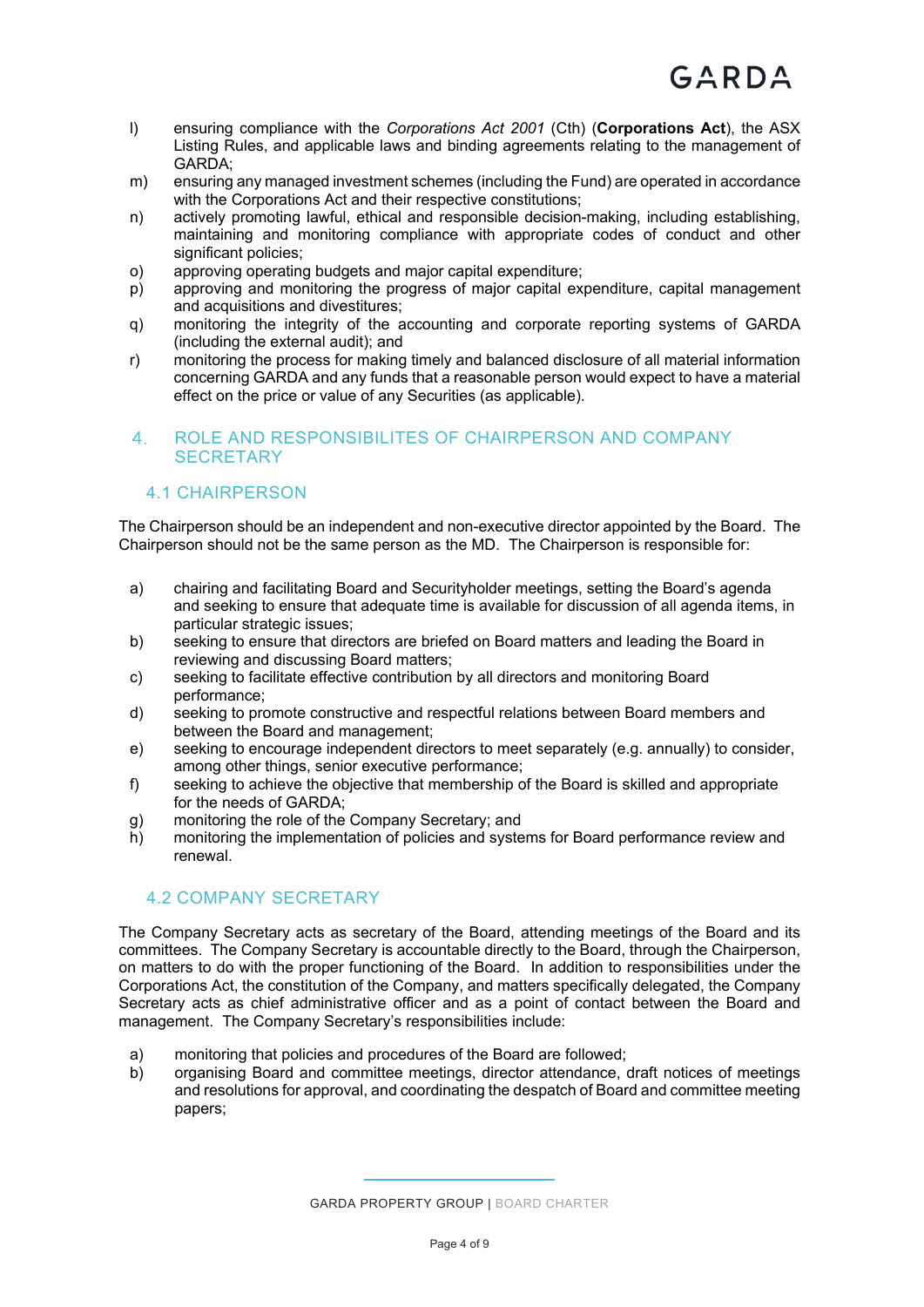- c) capturing the business of Board and committee meetings in the minutes, and circulating minutes from committee meetings to the Board;
- d) helping to organise and facilitate the induction and professional development of directors so that they can develop and maintain the skills and knowledge needed to perform their role as directors effectively; and
- e) seeking to ensure that GARDA and each fund complies with the requirements under the Corporations Act regarding its registered office, annual returns and notices to be lodged with the Australian Securities and Investments Commission.

#### 5. DELEGATIONS OF AUTHORITY

#### 5.1 DELEGATION TO COMMITTEES

Under the Company's constitution, the Board may delegate responsibility to committees to consider certain issues in further detail and then report back to and advise the Board. The committees will apply to each member of GARDA.

Standing committees established by the Board will adopt charters setting out the authority, responsibilities, membership and operation of the committees. There are currently 2 standing committees:

- Audit and Risk Committee; and
- Nomination and Remuneration Committee.

The Company may establish other committees from time to time to consider other matters of special importance.

Directors are entitled to attend committee meetings and receive committee papers. Committees will maintain minutes of their meetings and are entitled to obtain professional or other advice in order to effectively carry out their proper functions. The Chairperson of each committee will report on committee meetings to the Board at the next full Board meeting.

#### 5.2 DELEGATION TO THE MD AND MANAGEMENT

The Board delegates to the MD the authority to manage the day-to-day affairs of GARDA and the authority to control the affairs of GARDA in relation to all matters other than those reserved to the Board and its committees under their charters or under specific limitation or guidance from the Board.

The MD has authority to delegate to the senior management team who are responsible for:

- a) implementing the strategic objectives of, instilling and reinforcing the values of, and operating within the risk management framework and risk appetite set by, the Board and for all other aspects of the day-to-day running of GARDA; and
- b) providing the Board with accurate, timely and clear information on the operations of GARDA to enable the Board to perform its responsibilities.

#### 6. MEMBERSHIP

#### 6.1 COMPOSITION AND SIZE

The Board should consist of a majority of non-executive directors. GARDA will disclose the names of the directors considered by the Board to be independent directors. The Chairperson of the Board will be elected annually by the directors and should be an independent non-executive director.

The directors will determine the size of the Board, subject to the Company's constitution and applicable law, including the rules concerning board limits under the Corporations Act. The Company's constitution provides that there can be no less than 3 directors. The number of directors and the composition of the Board must at all times be appropriate for GARDA to achieve efficient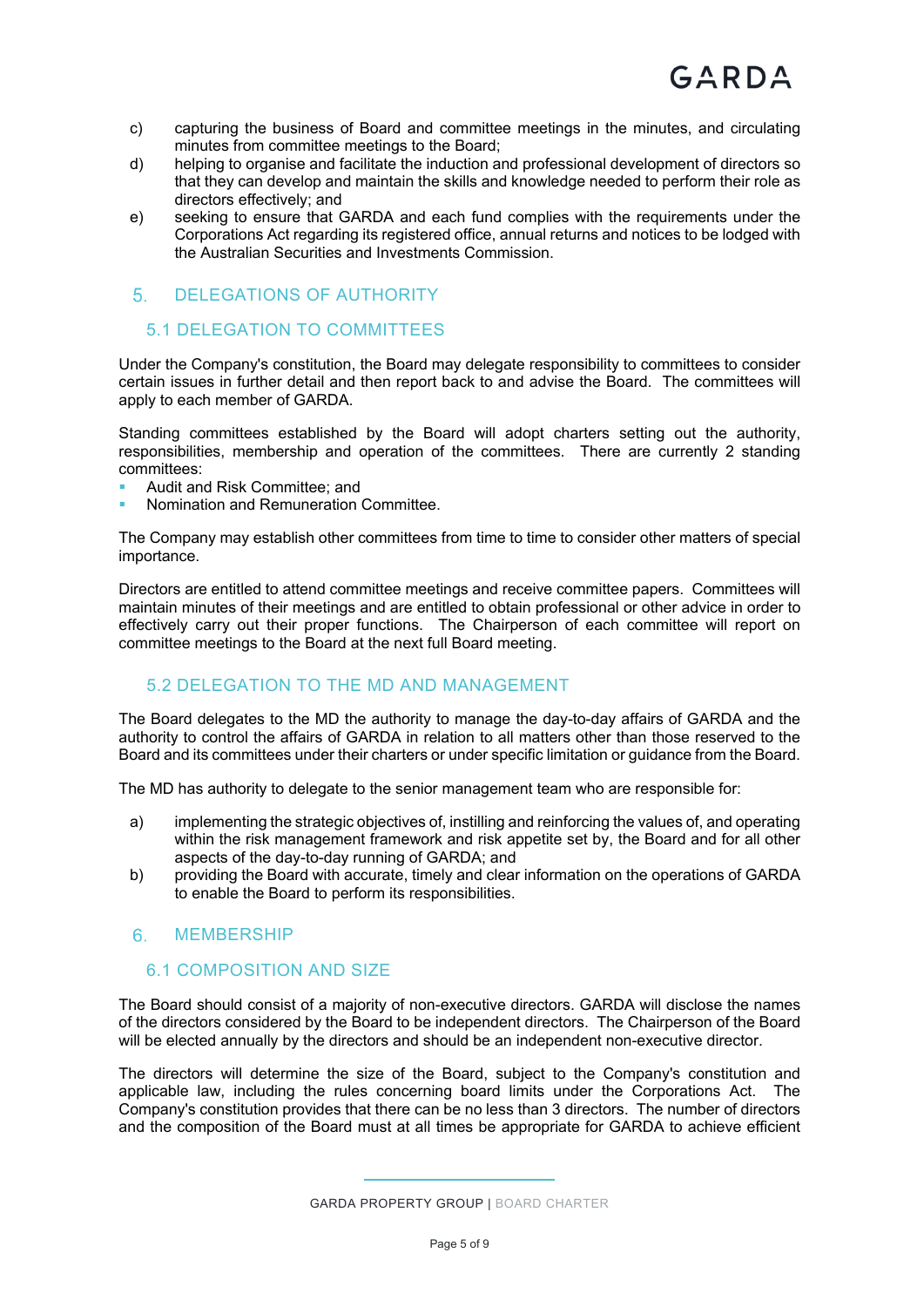decision making and adequately discharge its responsibilities and duties. Each company within GARDA will have the same Board as the Company.

#### 6.2 BOARD SKILLS MATRIX

GARDA seeks to have directors who collectively have an appropriate range of skills, knowledge, experience, independence and diversity, and an understanding of, and competence to deal with, current and emerging issues of the business of GARDA. It will have a Board skills matrix setting out the skills and diversity that the Board has or is looking for in order to identify any gaps in skills that the Board seeks. GARDA's succession plans are designed to maintain an appropriate balance of skills, knowledge, experience, independence and diversity on the Board.

#### 6.3 APPOINTMENT AND RE-ELECTION OF DIRECTORS

The process of selection and appointment of new directors to the Board is that when a vacancy arises, the Nomination and Remuneration Committee identifies candidates with appropriate skills, knowledge, experience, independence and expertise. Candidates with the skills, knowledge, experience, independence and expertise that best complement the Board's effectiveness will be recommended to the Board. When the Board considers that a suitable candidate has been found, that person may be appointed by the Board to fill a casual vacancy in accordance with the Company's constitution, but must stand for election by Securityholders at the next annual general meeting.

Non-executive directors will be engaged by a letter of appointment setting out the terms and conditions of their appointment. Executive directors and other senior management will have their roles and responsibilities and GARDA's expectations set out in a service contract. Directors will be expected to participate in any induction or orientation programs on appointment, and any continuing education or training arranged for them.

Directors must retire from office in accordance with the Company's constitution. Retiring directors may be eligible for re-election. Before each annual general meeting, the Chairperson of the Board will assess the performance of any director standing for re-election and the Board will determine their recommendation to Securityholders on the re-election of the director (in the absence of the director involved). The Board (excluding the Chairperson) will conduct the review of the Chairperson.

GARDA must disclose the length of service of each director.

#### 6.4 INDEPENDENCE

All directors - whether independent or not - should bring an independent judgement to bear on all Board decisions.

A director is considered an independent director if he or she is free of any interest, position, association or relationship that might influence, or reasonably be perceived to influence, in a material respect his or her capacity to bring an independent judgement to bear on issues before the Board and to act in the best interests of GARDA and its Securityholders.

A director who:

- a) is, or has been, employed in an executive capacity by GARDA or any group member and there has not been a period of at least 3 years between ceasing that employment and serving on the Board;
- b) receives performance-based remuneration (including options or performance rights) from, or participates in the GARDA employee incentive scheme;
- c) is, or has been within the last 3 years, in a material business relationship (e.g. as a supplier, professional advisor, consultant or customer) with GARDA or any group member, or is an officer of, or otherwise associated with, someone with such a relationship;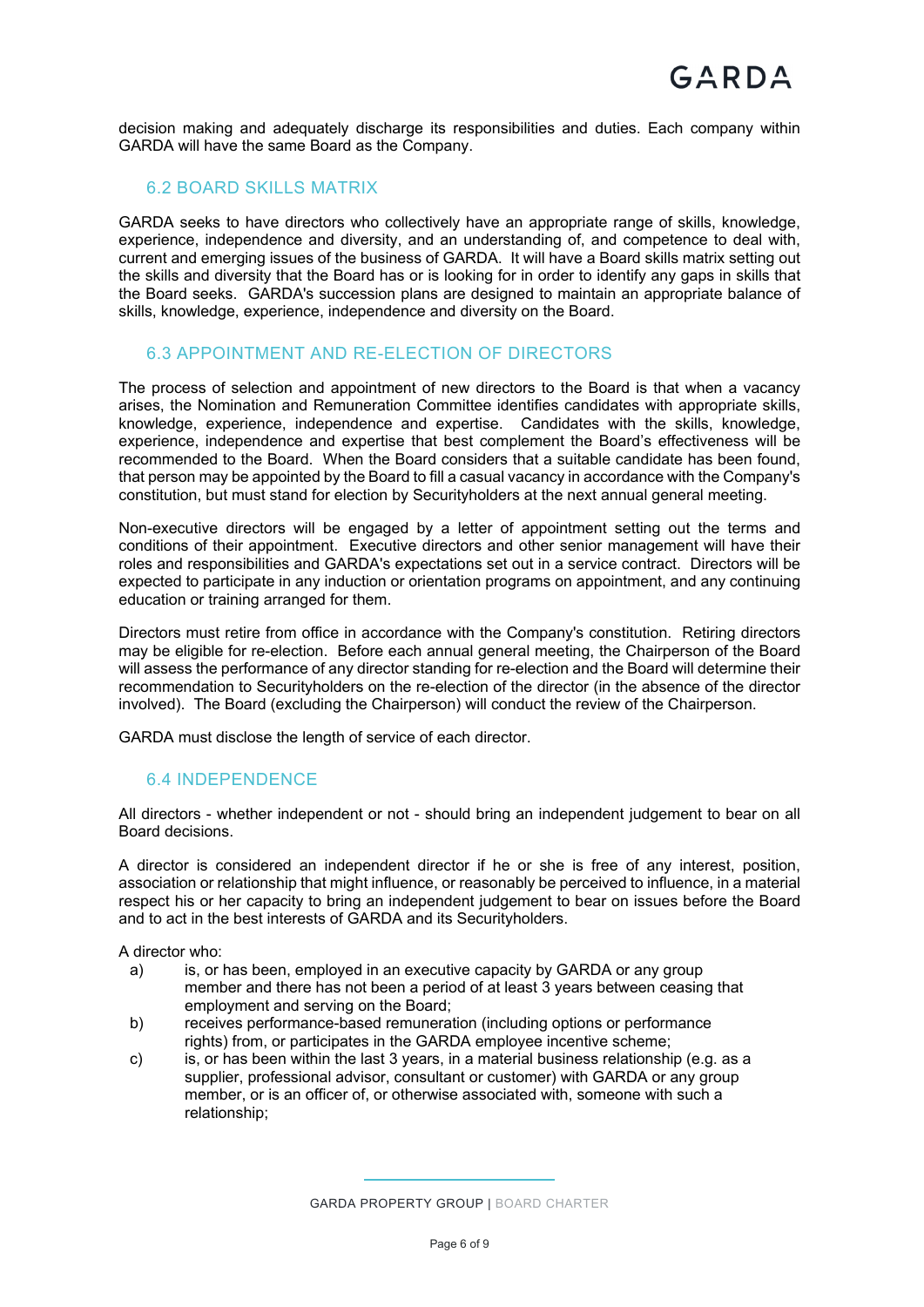- d) is a substantial Securityholder of GARDA, or represents or within the last 3 years has been an officer, employee or professional adviser to a substantial Securityholder of GARDA;
- e) has a material contractual relationship with GARDA or another group member other than as a director;
- f) has close personal ties with any person who falls within any of the categories described above; or
- g) has been a director of GARDA for such a period that their independence from management and substantial holders may have been compromised,

will not be independent, unless the Board is satisfied on reasonable grounds that the director is independent despite the existence of 1 or more of these circumstances. In each case, the materiality of the interest, position, association or relationship needs to be assessed by the Board to determine whether it might interfere, or might reasonably be seen to interfere, with the director's capacity to bring an independent judgement to bear on issues before the Board and to act in the best interests of GARDA as a whole rather than in the interests of an individual Securityholder or other party.

The Nomination and Remuneration Committee will assess the independence of each non-executive director in light of interests disclosed by them at least annually and at or around the time that the Nomination and Remuneration Committee considers candidates for election to the Board. Each nonexecutive director must provide the Board with all relevant information for this purpose. If a nonexecutive director's interests, positions, associations or relationships change, the assessment should be made as soon as practicable after the Nomination and Remuneration Committee becomes aware of the change.

If the Board determines that a director's independent director status has changed, that determination will be disclosed to the market in a timely manner.

#### 6.5 CONDUCT OF INDIVIDUAL DIRECTORS

Directors must at all times act in accordance with legal and statutory requirements, and devote sufficient time to discharge their duties as directors of GARDA. Directors must:

- a) seek to instil and continually reinforce a culture across GARDA of acting lawfully, ethically and responsibly;
- b) discharge their duties in good faith and in the best interests of GARDA and for a proper purpose;
- c) act with care and diligence, demonstrate commercial reasonableness in their decision making and act with the level of skill and care expected of a director of a major company, including applying an independent and enquiring mind to their responsibilities;
- d) notify other directors of their material personal interests and take reasonable steps to avoid actual, potential or perceived conflicts of interest (except as permitted by the Corporations Act);
- e) not make improper use of information gained through their position as a director;
- f) not take improper advantage of their position as a director;
- g) make reasonable enquiries if relying on information or advice provided by others;
- h) undertake any necessary inquiries in respect of delegates;
- i) give GARDA or ASX Limited all the information required by the Corporations Act and the Listing Rules;
- j) not allow GARDA to engage in insolvent trading; and
- k) consult the Chairperson if considering an invitation to become a director of any other company (except a related body corporate) and have regard to the views of the Chairperson about the director acting as a director of an external entity, and relevant Board policies and best practice standards on multiple directorships.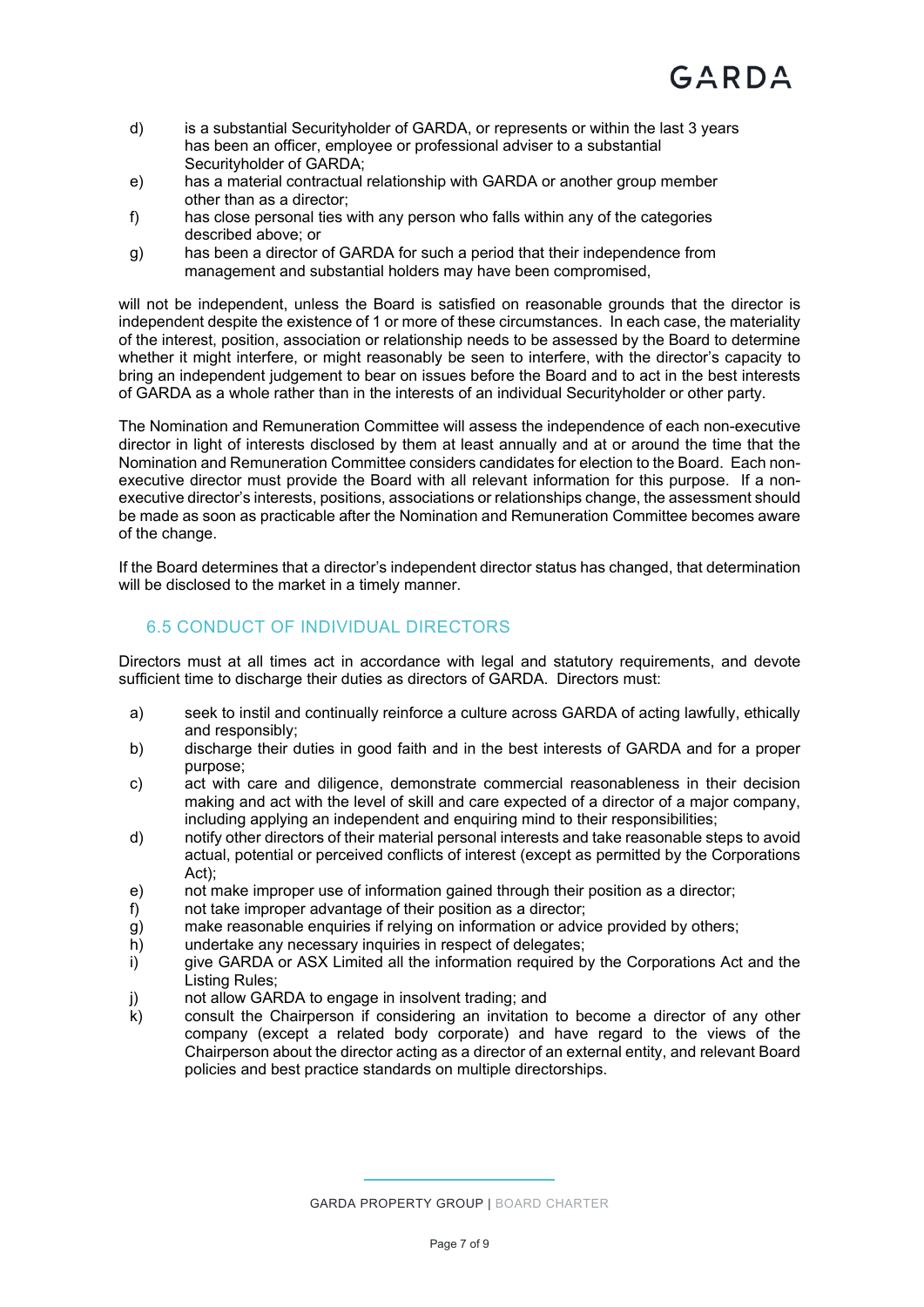#### BOARD PROCESS

#### 7.1 MEETINGS

All Board meetings will be conducted in accordance with the Company's constitution and the Corporations Act. Directors are committed to collective decision making, but have a duty to question and raise any issues of concern to them. Matters are to be debated openly and constructively amongst the directors. Individual directors must utilise their particular skills, experience and knowledge when discussing matters at Board meetings.

Directors must keep Board discussions and resolutions confidential, except where they are required to be disclosed.

Directors are expected to prepare adequately for, attend and participate in Board meetings. Directors should consider the sufficiency of the contents of the Board papers that they have been provided for consideration. The Board should assess the information that it receives and the timing of its distribution to ensure the Board has sufficient time to examine the material provided to it for approval.

Non-executive directors will periodically meet without executive directors or management present.

The Board may request or invite management or external consultants to attend Board meetings if necessary or desirable.

The Board may conduct meetings by telephone, video conference or other electronic means.

#### 7.2 INDEPENDENT PROFESSIONAL ADVICE

Directors may seek independent professional advice at the expense of GARDA or, if permitted by the constitution of a fund, the fund. Generally this advice will be available to all directors if the advice relevant for them to discharge their responsibilities as directors.

The Board has unrestricted access to the General Counsel on any matter. The General Counsel has a standing invitation to all Board meetings.

#### 7.3 ACCESS TO MANAGEMENT

The directors have complete and open access to management following consultation with the Chairperson and MD.

#### 8. BOARD'S PERFORMANCE EVALUATION

The Board recognises the importance of regular reviews of its effectiveness and performance. The Board will regularly review and evaluate:

- a) its own performance, including against the requirements of this Charter;
- b) the performance of its committees;
- c) the performance of individual directors; and
- d) the performance of its senior executives, against both measurable and qualitative indicators. GARDA will disclose, in relation to each reporting period, whether a performance evaluation was undertaken in the reporting period in accordance with that process.

#### REVIEW AND PUBLICATION OF CHARTER

The Board is responsible for reviewing this Board Charter and the division of functions and responsibilities in GARDA to determine its appropriateness to the needs of GARDA from time to time. The Charter may be amended by resolution of the Board.